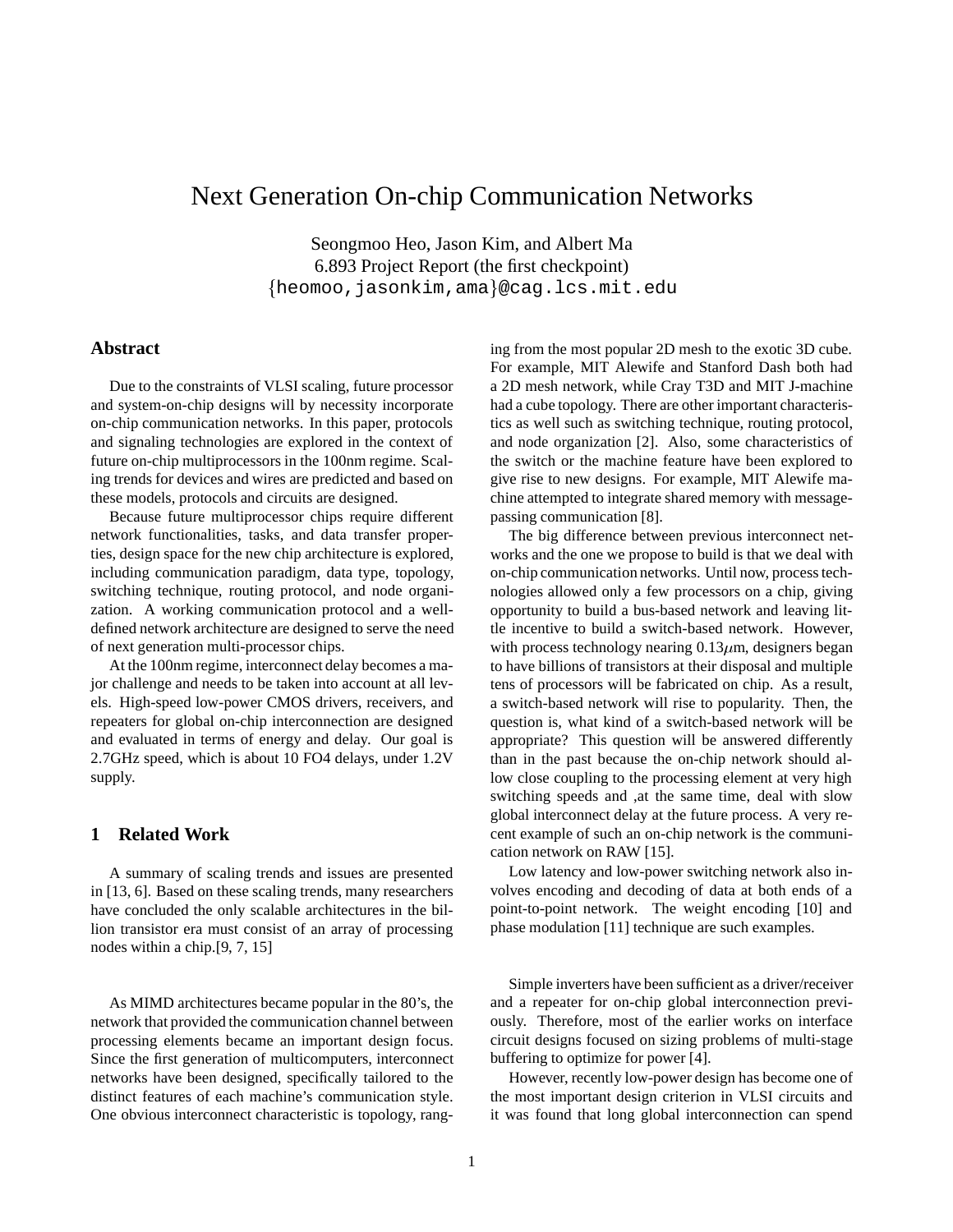big chunks of total power. Therefore, There have been many research efforts on the field of low-power on-chip global signaling scheme. There are two main techniques developed. The first one focuses on reducing the voltage swing on wire [5, 1]. This scheme needs a special lowswing driver and a level converting receiver. The second technique reduces power consumption by utilizing chargesharing between bit-lines. Hui Zhang's paper shows excellent reviews on current low-power drivers/receiver circuit designs [16].

Until now, wire speed was not a main concern for onchip interconnection designers. Even long wire delay was significantly faster than gate delay. However, many research works revealed that in the near future, global wire cannot keep up with the ever-growing speed of logic gate. It is expected that the RC delay of on-chip global wire will increase by 2 times per generation due to the increase of die size and the difficulty of metal-line scaling [6]. Many works on off-chip high-speed electrical signaling have been done [3, 12], but there is little work done in on-chip high-speed for the future process.

## **2 Methodology**

#### **2.1 Process**

Based on the projections in [13], we generated spice device decks and Space[14] parameter decks. The spice decks model the transistors, while the Space decks are used in the calculation of wiring capacitances from layout. The spice decks were generated through BPTM, which is provided by the Device Group at UC Berkeley. The Space parameter decks were generated by hand.

#### **2.2 Protocol**

As a first step, design space for building network protocol and architecture will be explored. Since the sole user of the network is a programmer, the network must be able to handle the needs of the programmer and the surrounding chip environment. This means that we need to support message passing, both expected and unexpected, and shared memory. In addition, streaming data and I/O interrupts and transfers must also be supported. These systems affect the type of data that will travel on the network and most importantly, the behavior of the network. As for topology and routing scheme, the design is set to use a 2D topology and a point-to-point crossbar interconnect. This is because 2D is most suited for scaling in VLSI on-chip and a point-to-point crossbar allows fast multicast/broadcast messages on the network. Two other design spaces will be explored. For switching techniques, there



Figure 1: Test bench. The top metal layer is used for wire and its length is the predicted size of a tile.

are packet-switching (store-and-forward), circuit switching, and worm-hole routing. For routing schemes, there are deterministic and adaptive routing.

Further down the line, there are issues regarding the amount of buffering along the node and at the destination to the processor, network-to-processor interface, and handshake between communicating nodes. Another important issues in designing networks involve deadlock and livelock.

When all the design space have been explored, we will build a working protocol and a well-defined architecture that will be ready to be implemented in future on-chip multiprocessor.

#### **2.3 Circuit**

We focus on CMOS voltage-mode serial-link lowswing differential signaling circuits. Current-mode is currently popular in off-chip interconnection because it is robust to voltage supply noise and usually low-power [12]. But RC characteristics of on-chip wire makes the application of this technique hard to on-chip communication. We may work on it after finishing works on voltage-mode. Bus architecture is prohibited because it is almost impossible to get fast speed at the future process with bus signaling scheme. Low-swing differential signaling is robust to noise, low-power and fast. Differential signaling is believed to give almost 2 times faster speed.

First of all, we will choose the ones which are appropriate for the future process among various conventional interconnection circuits based on the predicted technology models. We build a standard test bench for fair comparison and compare candidates in terms of energy and delay. The test bench is shown in Figure 1. Besides, based on the comparison results, we will try to build new circuit designs. Also, we are planning to do research on optimal length for inserting repeaters and optimal width of wire. Xcircuit is used for the schematic design, Magic is used as the layout editor, and SPACE [14] extracts the layouts. The extracted netlists are simulated with HSpice simulator to measure energy consumption and delay.